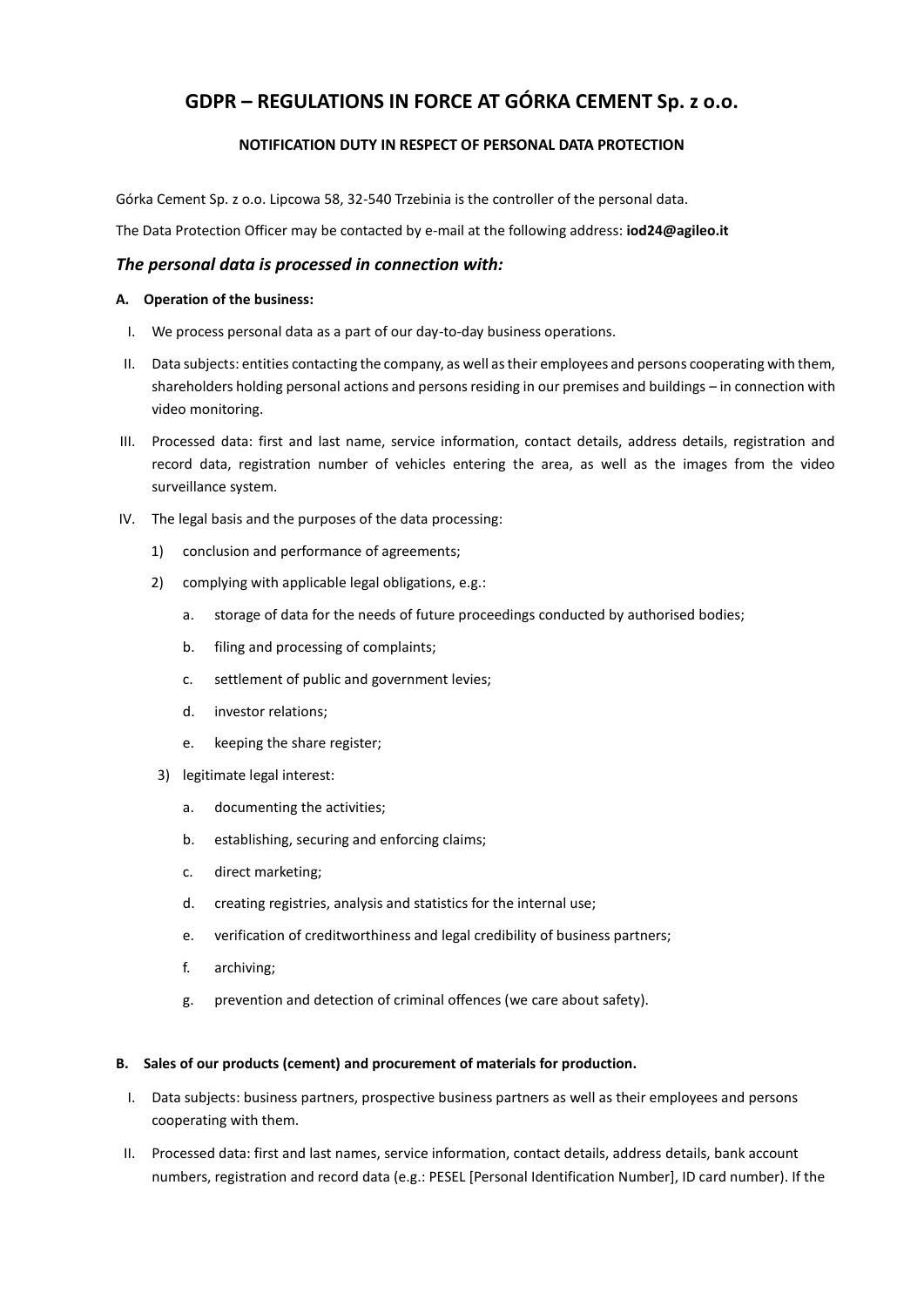sales is accompanied by transport, additionally: vehicle registration numbers, driver's passport or ID card number as well as driver's driving license number).

- III. The legal basis and the purposes of the data processing:
	- 1) conclusion and performance of agreements;
	- 2) complying with applicable legal obligations, e.g.:
		- a. storage of data for the needs of future proceedings conducted by authorised bodies;
		- b. filing and processing of complaints;
		- c. settlement of public and government levies;
	- 3) legitimate legal interest:
		- a. documenting the completion of the transaction;
		- b. establishing, securing and enforcing claims;
		- c. direct marketing;
		- d. creating registries, analysis and statistics, including turnover and sales ones, for the internal use;
		- e. verification of creditworthiness of business partners;
		- f. archiving.

#### **C. Conducting recruitment of employees and co-workers.**

- I. Data subjects: applicants for employment.
- II. Processed data: personal data provided by the recruitee or the recruitment agency, such as first and last name, date of birth, contact details, address details, educational details, previous employment history, professional rights.
- III. Personal data pertaining to the recruitment process is collected on the basis of the granted consent. The person who has given their consent shall have the right to withdraw it at any time without affecting the lawfulness of the previous processing.
- IV. The legal basis and the purposes of the data processing:
	- 1) consent;
	- 2) conclusion and performance of agreements;
	- 3) complying with applicable legal obligations, e.g.:
		- a. storage of data for the needs of future proceedings conducted by authorised bodies;
		- b. settlement of public and government levies;

4) legitimate legal interest:

- a. recruitment;
- b. establishing, securing and enforcing claims;
- c. creating registries, analysis and statistics for the internal use;
- d. archiving.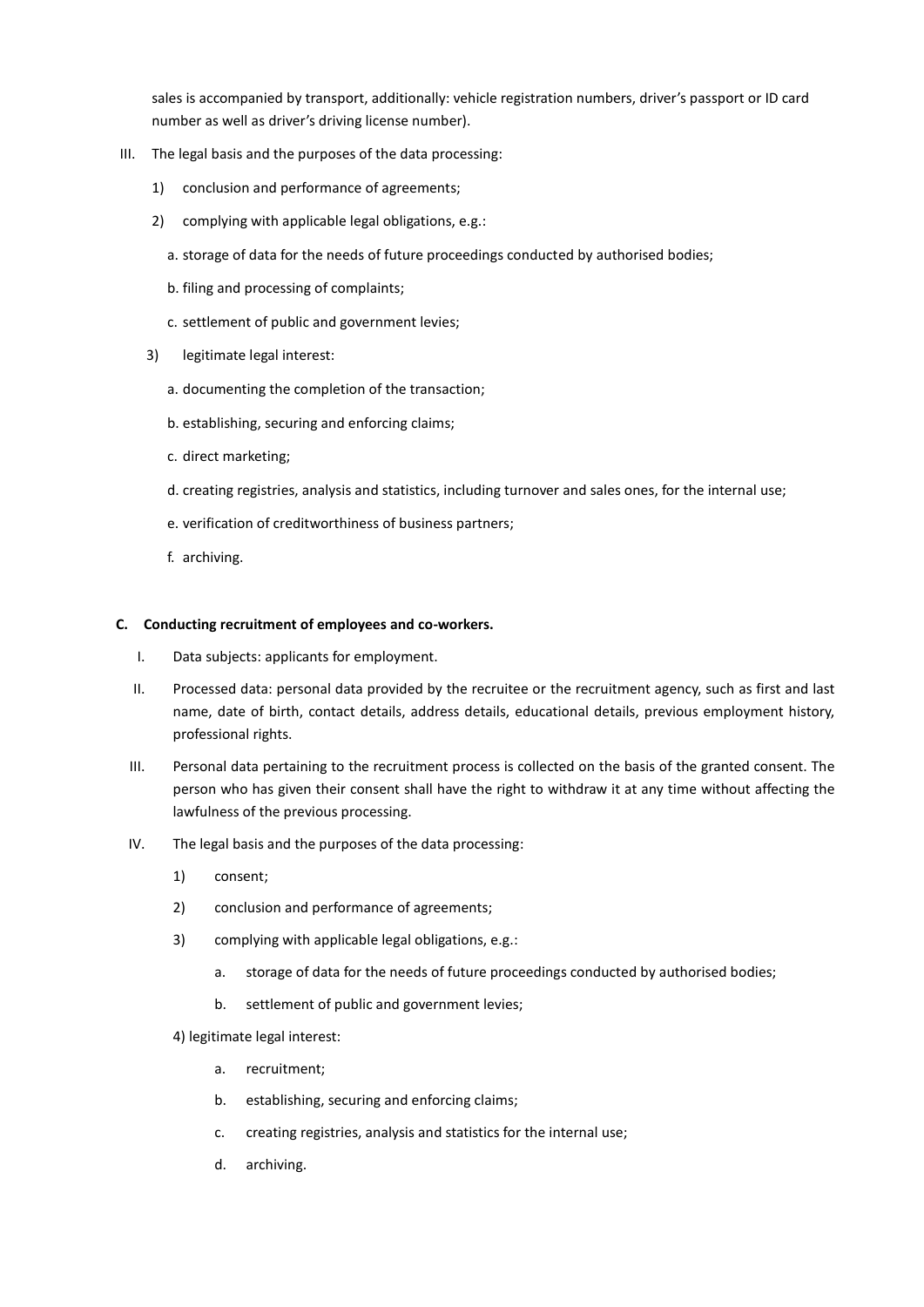#### **THE ORIGIN OF THE PERSONAL DATA**

Processed personal data is provided to us directly by the data subjects or other data controllers with whom we cooperate, or from publicly available sources.

#### **ABSENCE OF THE OBLIGATION TO PROVIDE THE PERSONAL DATA**

The provision of the personal data is voluntary, as to the principle, but may constitute a condition for the conclusion of an agreement.

#### **THE RECIPIENTS OF THE PERSONAL DATA**

We are allowed to transfer the processed personal data, including that processed by authorised persons, to:

- 1) entities processing the data on our behalf:
	- a) entities acting as intermediaries in transactions we conclude;
	- b) subcontractors;
	- c) entities delivering advisory, consulting, audit and IT services, legal

tax and accounting assistance, research agencies acting at our commission;

2) other data controllers who process the data in their own name, the participation of which is necessary for the

performance of a given process, including but not limited to:

- a) third parties to the transaction;
- b) shipping companies;
- c) forwarding agents;
- d) customs clearance agents;
- e) insurers;
- f) authorities and agencies of state or local government;
- g) courts;
- h) bailiffs;
- i) business information agencies;
- j) postal operators and couriers;
- k) banks;
- l) entities we cooperate with in respect of handling accounting, tax and legal matters within the scope

in which they will become data controllers;

m) entities constituting Mapei SpA Group.

#### **DATA RETENTION PERIOD**

We process your data for the time necessary to achieve the purpose of the processing. Once the purpose is achieved, we either destroy the data or we archive it in line with the applicable law regulations. Due to statutory limitation periods